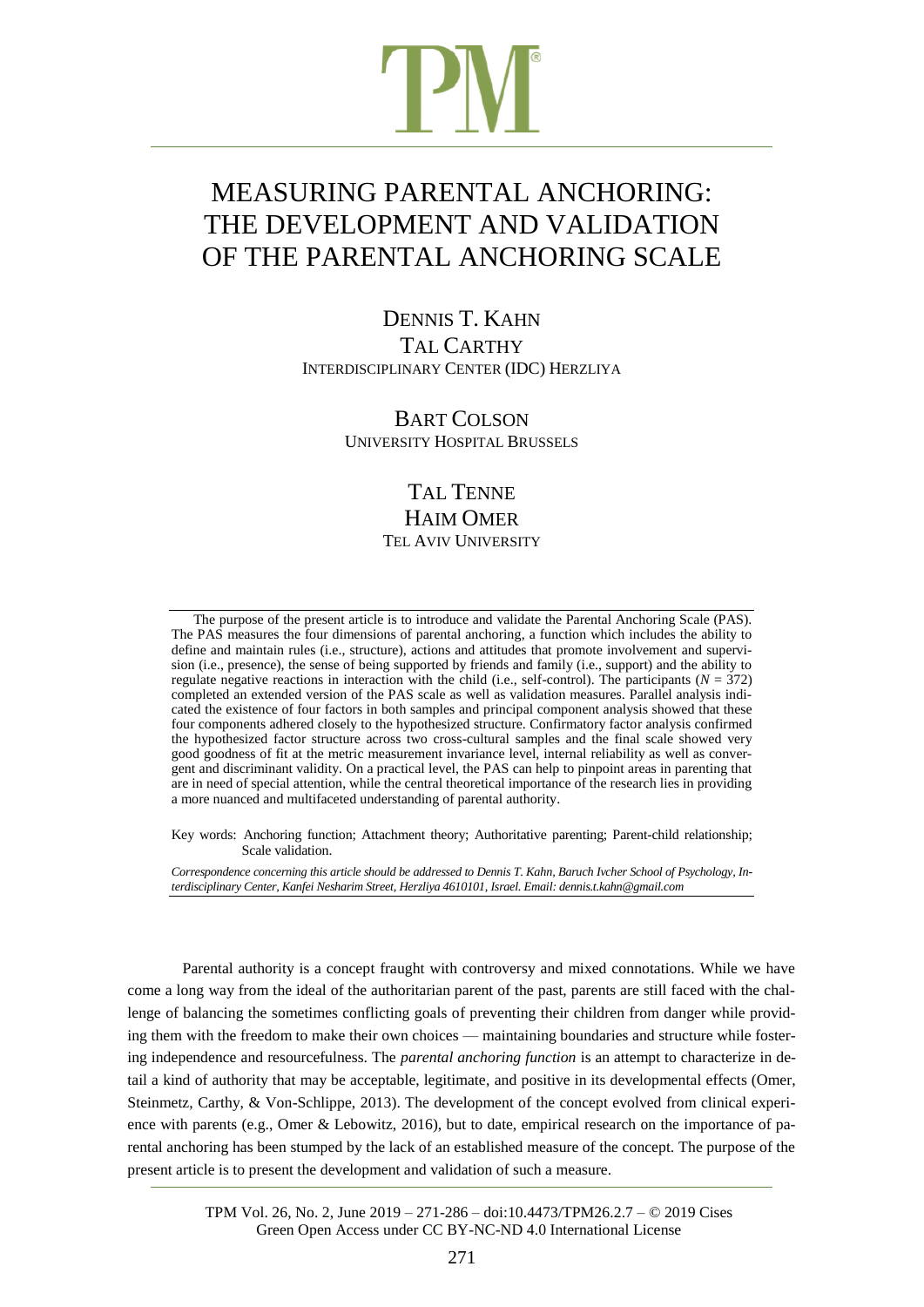

#### PARENTAL AUTHORITY

A widely used typology for organizing parenting styles in their relationship to developmental outcomes originated with the work of Baumrind (Baumrind, 1966; Maccoby & Martin, 1983). According to this view, parental styles vary along two orthogonal factors of responsiveness and demandingness. Responsiveness is manifested in the parent's warmth, support, and involvement. Demandingness refers to the claims parents make on the child to become integrated in society by means of behavior regulation, discipline, and supervision. These two dimensions yielded four major combinations: Authoritative parents, who are both responsive and demanding, authoritarian parents, who are demanding but not responsive, permissive parents, who are responsive but not demanding, and rejecting parents, who are neither demanding nor responsive (Baumrind, 1991). Many studies associated authoritative parenting with positive developmental outcomes in children and adolescents (e.g., Fletcher & Jefferies, 1999; Simons & Conger, 2007).

Parental authority is usually measured by the Parental Authority Questionnaire (PAQ; Buri, 1991) or its revised version (PAQ-revised; Reitman, Rhode, Hupp, & Altobello, 2002). Each of these questionnaires aims to capture Baumrind's original taxonomy of parenting styles, but while the PAQ is based on retrospective adolescent ratings, the PAQ-revised is based on parent self-report. The PAQ-revised provides a score on the dimensions of authoritarian, authoritative, and permissive parenting styles. While this typology and its measurements capture an important aspect of parental style, we suggest that a new conceptualization and a corresponding new measurement are needed to reflect societal as well as scientific developments in the area of parental authority.

#### PARENTAL ANCHORING

Despite the appeal of Baumrind's (1966) typology, a more differentiated view of parental authority may be needed (Smetana, 1995), particularly since the very concept of authority has been subjected to considerable critique (Omer & von Schlippe, 2002; Verhaeghe, 2015). The parental anchoring function constitutes a more detailed account of the different dimensions involved in providing acceptable and legitimate parental authority (Omer, et al., 2013). The anchoring function reflects the parental stance that helps stabilize the child against the pull of powerful drives and emotions, as well as dangerous influences and temptations. The concept offers a bridge between ideas on parental authority and attachment theory. Regarding attachment theory, the model stresses the vital role of the parents' ability to give the child a safe and stable relational frame, which may make attachment more secure, not only in early years, but also in middle childhood and adolescence. Regarding parental authority, the model provides a detailed formulation of its acceptable and legitimate foundations (e.g., parental presence, self-control, structure, and support), contrasting them with some of the no longer accepted bases of traditional authority (e.g., parental distance, coercion, steep hierarchy, and immunity to critique) (Omer, 2011).

The concept of the anchoring function offers a possible answer to some major parental challenges. Many parents who struggle to maintain their demands find it hard to do so while remaining responsive to the child. The need to monitor the child's activities conflicts with the child's growing need for autonomy and for an untouchable private sphere (Omer, Satran, & Driter, 2016). Moreover, the heightened emotional responsiveness, sensation seeking, and immature impulse control that characterize the adolescents' brain (Casey, Jones, & Hare, 2008) challenge parents' abilities to maintain their self-control in conflict situations. In manifesting an anchoring function, the parents are present without being invasive, exercise self-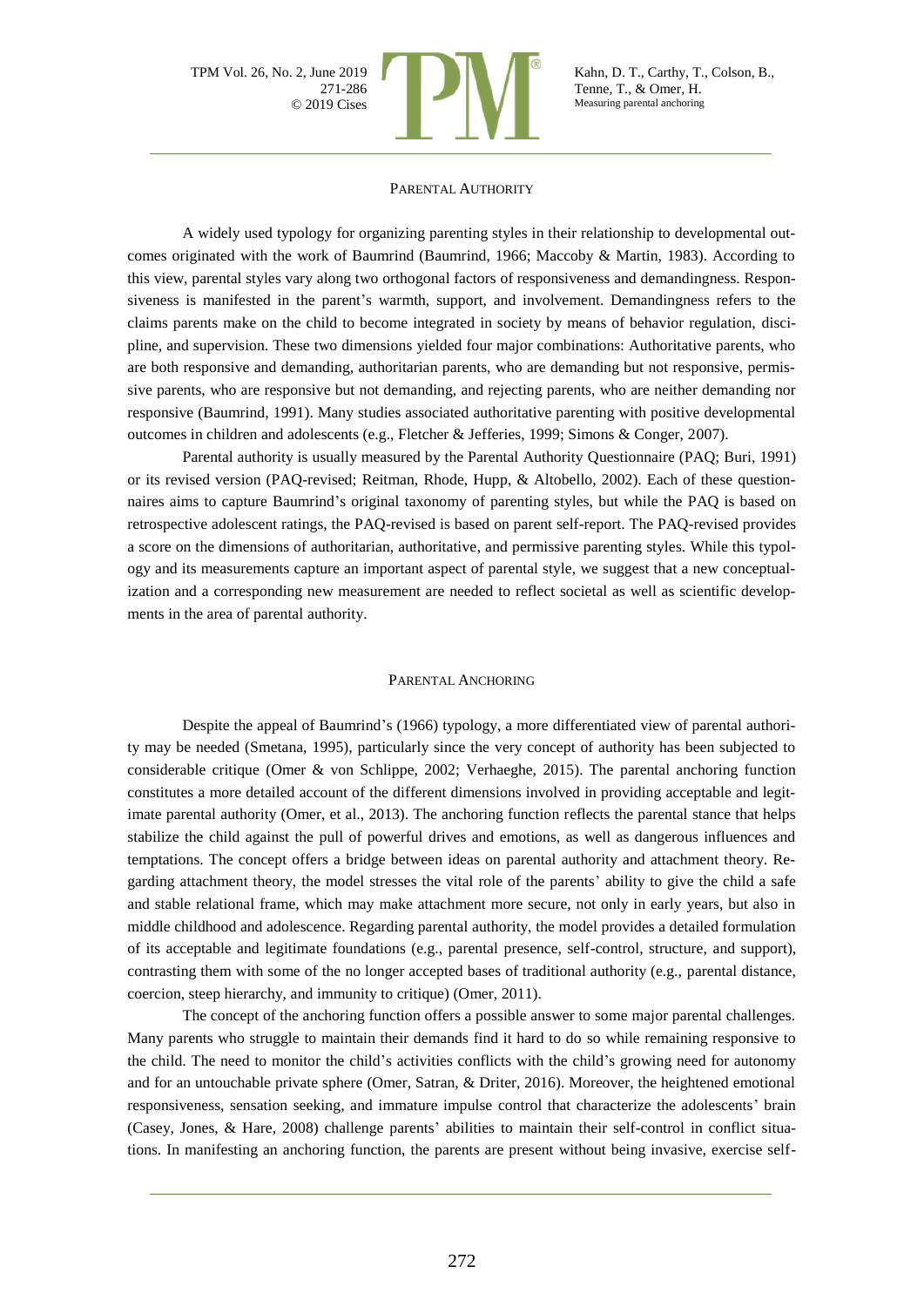

control without giving in to attrition or emotional pressure, aim at transparency and social legitimacy instead of arbitrary dominance, and achieve influence through persistence rather than pursuing automatic and immediate obedience (Omer, 2011; Omer et al., 2013).

While the concept emanated from clinical experience with parents of violent and self-destructive children (Omer & Lebowitz, 2016; Weinblatt & Omer, 2008), parents of children with anxiety disorders (Lebowitz & Omer, 2013), and parents of adolescents at risk of gang membership or sexual exploitation (Newman, Fagan, & Webb, 2013), the anchoring concept proved equally relevant for parents of children in nonclinical populations who face the daily challenge of keeping their children safe in a world stocked with temptations and dangers (Omer et al., 2016; Omer, in press).

#### DIMENSIONS OF PARENTAL ANCHORING

The concept of parental anchoring can be organized around four components: structure, presence, social support, and self-control.

*Structure*. Structure is created when parents define and maintain rules, routines, limits, and rights. Structure plays a crucial role in providing a stable and secure frame for family life (Minuchin, 1974) and is considered a central factor in promoting positive development (Grolnick, Deci, & Ryan, 1997; Grolnick & Pomerantz, 2009). Like an anchor that defines how far the ship can drift until it is halted, structure enables autonomous functioning ("yes, you can go to the party"), while setting clear limits that guarantee safe exploration ("but you have to be back by midnight").

*Presence*. Parental presence is conveyed by actions and attitudes that reflect availability, involvement and supervision or, as it has been termed, *vigilant care* (Omer, 2011; Omer et al., 2016). When the child's autonomous sphere grows and new threats appear, the parent can safeguard the child by staying involved in effective but nonintrusive ways (e.g., maintaining open communication, knowing who the child's friends are, where the child spends his/her time, etc.). By functioning as an anchor that is always present but only occasionally restrains, the parent models a caring presence that may be internalized and transformed into self-care.

*Social support*. Parents anchor themselves in the support provided by the marital unit, the extended family, friends, and community groups, or institutions. This support may guarantee a broad, legitimate, and transparent base for their authority (Omer, 2011). Support has been found to contribute both to parental efficacy and to the child's well-being (Hoagwood et al., 2010). The anchor image is particularly apt here: A small anchor can stop even a very big ship by virtue of its spikes. An anchor of one spike (the isolated parent) would make the task infinitely more difficult. This quality is of particular relevance in middle childhood and adolescence, as the child's social map grows and authority requires backing and legitimization. Parents that bolster their authority with the help of a supportive network report less conflict with their children and have less need to use punitive measures (Ollefs, von Schlippe, Omer, & Kriz, 2009; Weinblatt & Omer, 2008).

*Self-control*. Parents provide an anchor by exercising self-control, when they are able to restrain their negative reactions and persevere in their parental goals. Parental emotional dysregulation is significantly related to child psychopathology (Han & Shaffer, 2013). Parental self-control gains new forms and relevance as the growing child develops new ways of challenging them (Casey et al., 2008). By avoiding escalation, facing intimidation without surrendering, and resisting contagion by the child's negative feel-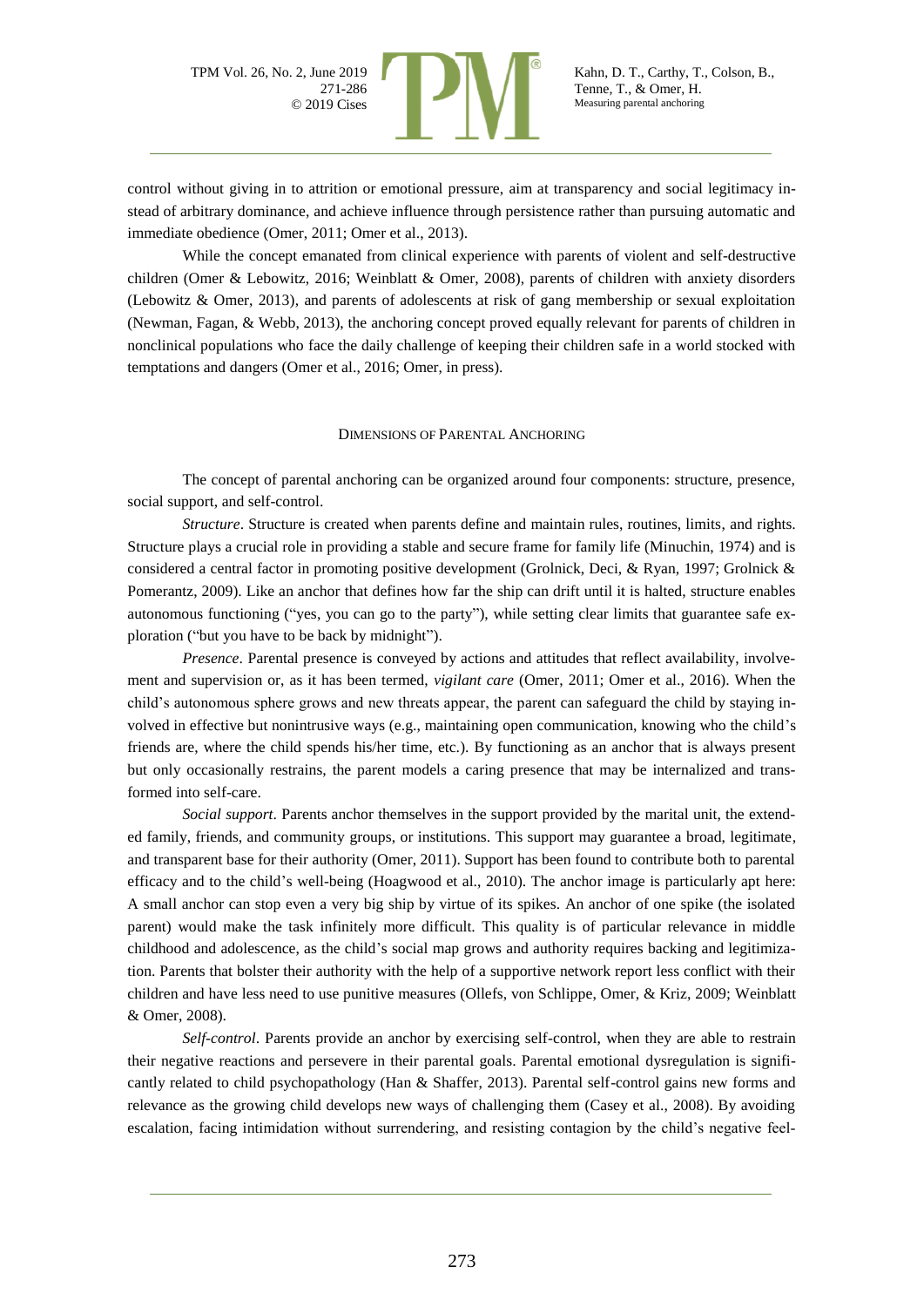

ings, parents manage to remain stable, thus helping the child to weather his or her emotional storms (Gergely & Watson, 1996).

These four components of the anchoring function show parental authority as a connected and stabilizing rather than a distant and intimidating process. They thus provide a detailed characterization of how the unacceptable authority models of yore can be reformulated so as to provide actual safety and secure attachment (Omer, 2011).

#### THE PRESENT RESEARCH

Developing a measure of parental anchoring is important for theoretical and practical reasons. Measuring this parental function may help us evaluate its importance in child development and the effects of treatment interventions. In the present study we present the development and validation of the Parental Anchoring Scale (PAS). We started by creating a list of statements describing parental attitudes and behaviors that our work with parents indicated as characterizing parental anchoring. We then collected data with Israeli and Belgian samples to see whether the items could be meaningfully organized into different dimensions and whether these dimensions would correspond to the theorized components of the anchoring function. We further examined whether the resulting scale would constitute a psychometrically reliable and valid measure of the anchoring construct.

We were unable to utilize other measures of the anchoring construct, since concept has only been recently proposed (Omer et al., 2013) and no measures of concept exist at present. Instead, we used measures that are similar to the four components of the anchoring concept (i.e., structure, presence, selfcontrol, and social support) and utilized those measures to validate each one of the components.

#### **METHOD**

#### Participants

*Israeli sample*. Two hundred participants took part in the Israeli sample. The participants were all parents of school-age children, recruited through online advertisements in parents' forums. The mean age of the participants was  $40.68$  years  $(SD = 5.39)$  and the gender distribution was 80 males (40%) and 120 females (60%). The study had approval from the ethical committee of Tel Aviv University, and all participants gave informed consent.

*Belgian sample*. One hundred and seventy-two participants took part in the Belgian sample. Participants were Flemish speaking parents of school-age children, recruited through a networking sampling system. The estimated mean age of the participants was 44.14 years (for reasons of privacy, the participants were asked to indicate which age group they belonged to rather than state their age in years). The gender distribution was 38 (22%) males and 134 (78%) females. The study had the approval of the Ethics' Committee for Human Science of the Vrije Universiteit Brussel. All participants gave informed consent to participate in the study.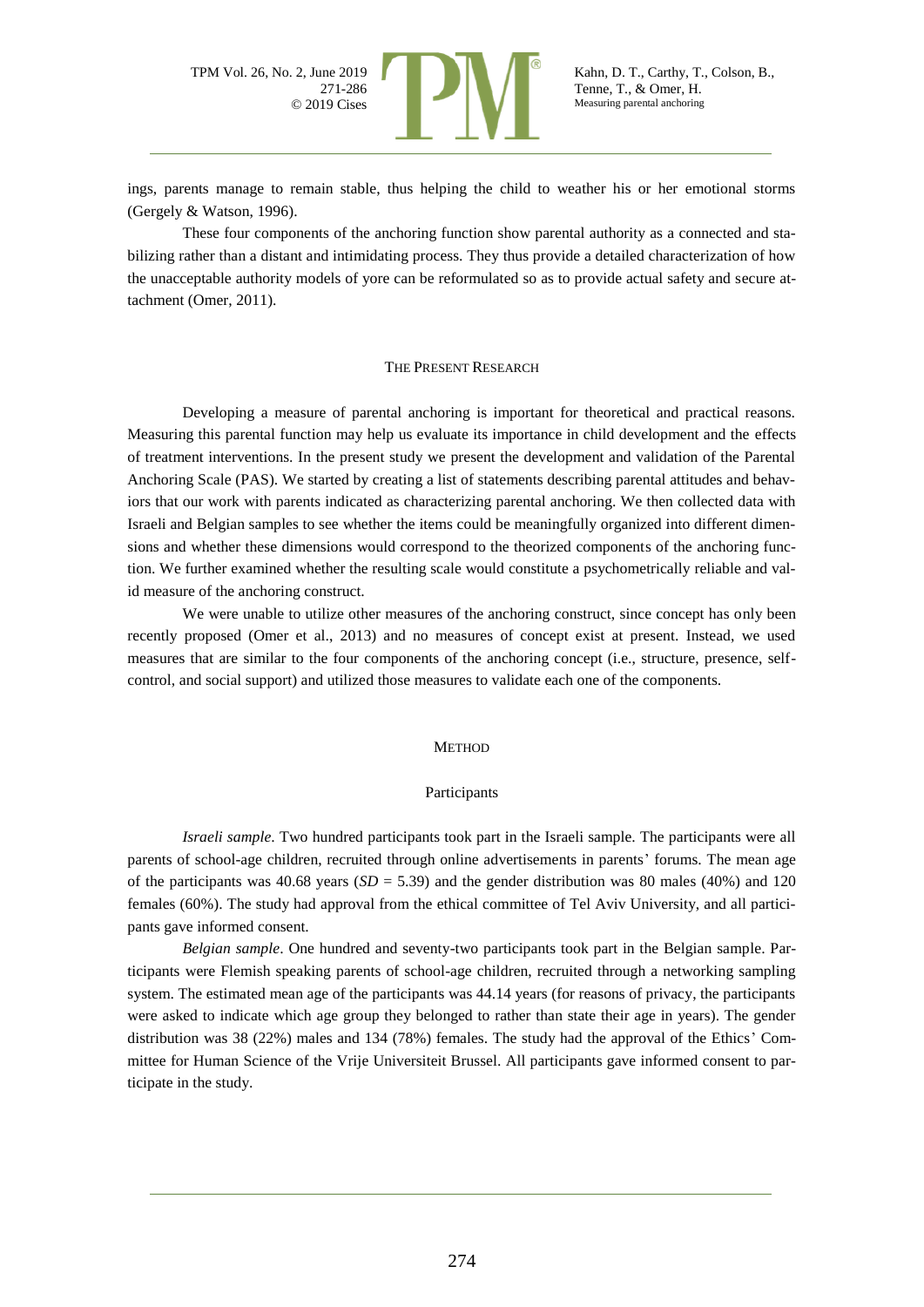

#### Measures

#### *Parental Anchoring Scale (PAS)*

The second and fourth authors, experienced in psychotherapy of adolescents and parent training, generated an initial item pool of 70 items. The item generation was based on a conceptual analysis of the subcategories of parental anchoring, what the different subcomponents entail and what their behavioral manifestation would be. The extant literature on parental authority as well as measurements of close-lying concepts were also consulted during this stage. Once the items were generated, consultations were carried out with two external psychologists who work with parents in order to improve face and content validity (Vogt, King, & King, 2004). As a result of this consultation, 18 items were dropped. The revised item-pool consisted of 52 items covering parental behaviors in the four hypothesized dimensions. The parents were asked to answer the questions with regard to the child that they had the most difficulties with. They were asked to rate how well each item described themselves as parents on a five-point scale, ranging from  $1 = to$ *a very low degree* to 5 = *to a very high degree*.

To use the PAS with the Belgian sample, we used back-translation (Brislin, 1970). The original 52-item Hebrew version of the PAS was translated into Flemish by two bilingual professional caregivers in mental health. The resulting Flemish text was translated back to Hebrew by an independent bilingual professional caregiver in medicine. After examining the back-translation, a number of minor editorial adjustments were made to the Flemish translation of the questionnaire.

#### *Validation of the Structure Dimension*

The Family Routines Inventory (FRI; Jensen, James, Boyce, & Hartnett, 1983) measures the frequency of family routines. Family routines are defined as observable, repetitive behaviors which involve two or more family members and occur with predictable regularity in the daily life of a family. The scale consisted of 13 items ranging from 1 (*almost never*) to 4 (*always, every day*), with a Cronbach alpha of .68 and .84, for Israeli (IL) and Belgian (BE) samples, respectively.

#### *Validation of the Presence Dimension*

The Parental Monitoring Child Disclosure Questionnaire (PMCDQ; Stattin & Kerr, 2000) measures parental monitoring behavior and child disclosure. Five items from the parental monitoring subscales with a response scale from 1 (*very seldom*) to 5 (*very often*), were used in the study with a Cronbach's α of .86.

The Parental Behavioural Scale (Van Leeuwen, 1999) measures parental skills based on the theory of Patterson, Reid, and Dishion (1992). The scale included 11 items from the monitoring subscale with a response scale from from 1 (*very seldom*) to 5 (*very often*) with a Cronbach's α of .73.

#### *Validation for the Social Support Dimension*

The Perceived Support Scale (PSS; Weinblatt & Omer, 2008) measures the level of support a parent needs and perceives to receive from the surrounding (e.g., friends, his/her partner, extended family).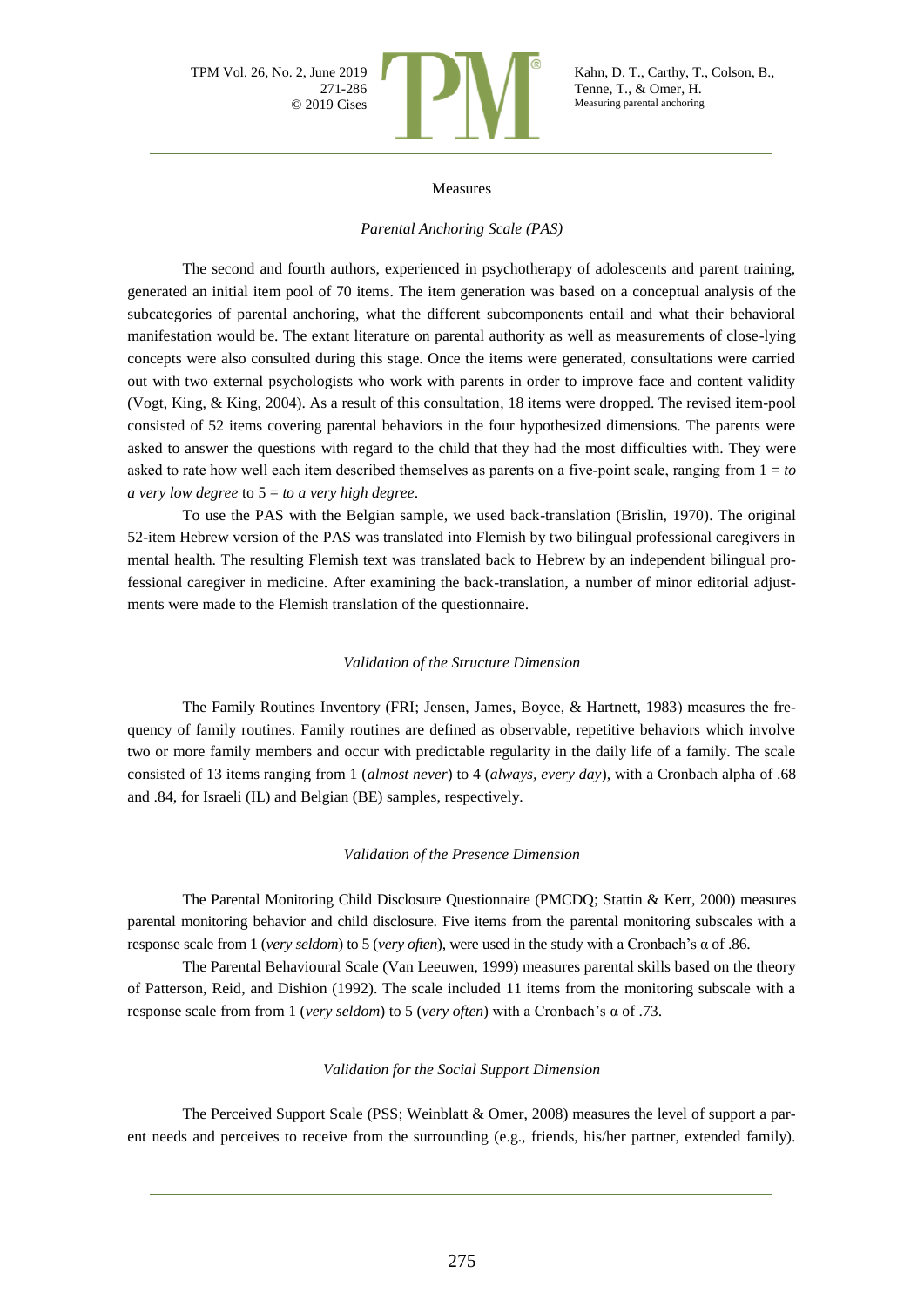

The scale consisted of seven items measuring perceived social support with a response scale from 1 (*not at all*) to 5 (*to a very high extent*), with a Cronbach's α of .68.

The Social Support Questionnaire (SSQ; Sarason, Sarason, Shearin, & Pierce, 1987) consisted of six items, using a response scale from 1 (*very dissatisfied*) to 6 (*very satisfied*), dealing with satisfaction of the received support; Cronbach's α was .92.

#### *Validation for the Self-Control Dimension*

The Self-Expression and Control Scale (SECS; Van Elderen, Verkes, Arkesteijn, & Komproe, 1996) consisted of 17 items assessing self-control in situations of negative emotions (i.e., anger and stress) and had a response scale from 1 (*almost never*) to 4 (*almost always*), with a Cronbach's α of .91.

The expression suppression subscale of the Emotion Regulation Questionnaire (ERQ; Gross & John, 2003) measures tendency to control and suppress emotional expression. This ERQ subscale consists of 10 items with a response scale from 1 (*strongly disagree*) to 7 (*strongly agree*) with a Cronbach's α of .91.

#### Procedure

In both samples, a network sampling system was used. In the case of the Israeli sample, the experimenters posted a message on a parent forum, encouraging potential participants to enter a link leading to the questionnaire. The Belgian data used a snowball sampling method. The presumptive participants in both samples were told that the study dealt with parenting styles and that participation in the study was voluntary. Upon clicking on the link, the participants accessed a questionnaire containing the measures of the study.

#### **RESULTS**

### Exploratory Analyses

We randomly divided the Belgian and Israeli samples and carried out parallel analysis and principal component analysis (PCA) on the first half, reserving the second half of the samples for confirmatory factor analysis (CFA). We first conducted parallel analysis, a method for determining the number of factors to retain in factor analysis (Ledesma & Valero-Mora, 2007), on the full set of 52 items. The cut-off point of the parallel analysis was defined as when the eigenvalue of the component was larger than the  $95<sup>th</sup>$  percentile eigenvalue associated with the parallel analysis (Monte Carlo simulation). The parallel analysis pointed to the existence of four components in the Israeli as well as in the Belgian samples. We then conducted separate PCA in the two samples, limiting the number of factors to four. The resulting component structure adhered closely to the theoretical model in both samples with components corresponding to structure, presence, social support, and self-control (see Table 1). We compared the PCA results from the two samples in order to identify items that loaded on the same components in both samples. Thirty-two such items were identified (nine items from the structure component, six items from the presence component, six items from the social support component, and 11 items from the self-control component).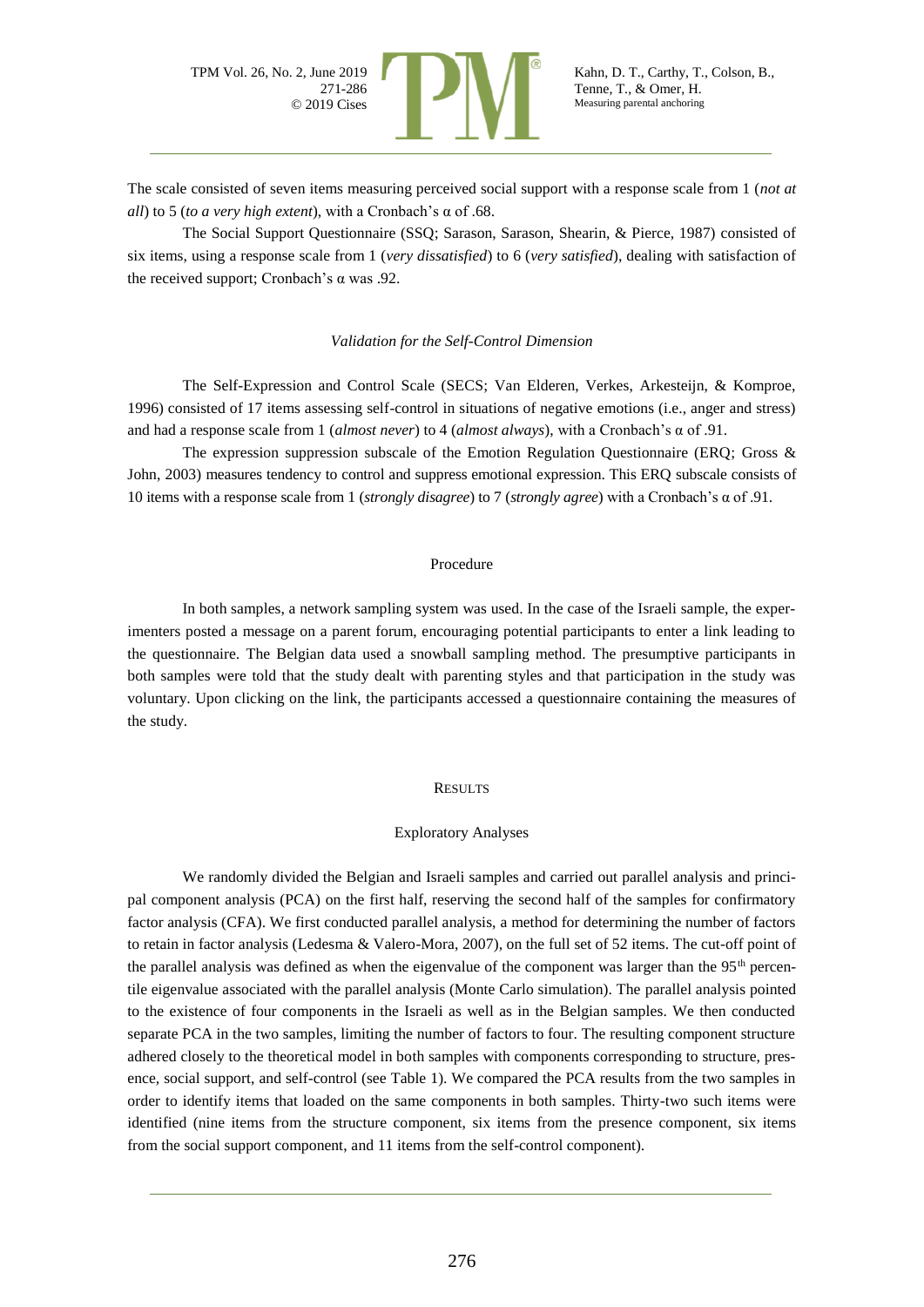| Items                                                                                        |        | Structure |     | Presence |        | Social support |     | Self-control |  |
|----------------------------------------------------------------------------------------------|--------|-----------|-----|----------|--------|----------------|-----|--------------|--|
|                                                                                              |        | IL        | BE  | IL       | BE     | $\mathbf{I}$   | BE  | IL           |  |
| I insist that the rules that are important to me are followed in our house                   | .78    | .57       |     |          |        |                |     |              |  |
| I am consistent with the demands that I put on my child                                      | .75    | .68       |     |          |        |                |     |              |  |
| There are boundaries in my home that I do not compromise on                                  | .63    | .56       |     | .44      |        |                |     |              |  |
| I stand behind the demands that I make to my child                                           | .61    | .68       |     |          |        |                |     |              |  |
| I maintain the house rules that are important to me                                          | .52    | .60       |     |          |        |                |     |              |  |
| It is clear to me which rules I insist on with my child.                                     | .49    | .55       |     |          |        |                |     |              |  |
| I am able to resist my child's badgering that I will do something for him that I do not want | .48    | .52       |     |          |        |                |     |              |  |
| I tend to compromise on my space at home to avoid confrontations with my child               | $-.44$ | $-.54$    |     |          |        |                |     |              |  |
| When my child is angry with me I "fold" and compromise on my demands                         | $-.51$ | $-.47$    |     |          |        |                |     |              |  |
| In my home there are no rules                                                                | $-.65$ |           |     |          |        |                |     |              |  |
| My child manages me and the house                                                            |        | .74       |     |          |        |                | .59 |              |  |
| I am clear with my child about my demands                                                    |        | .66       | .40 |          |        |                |     |              |  |
| I sometimes compromise about important demands on my child in order to get some quiet        |        | .66       |     |          |        |                |     |              |  |
| I check who the people that my child spends time with are                                    |        |           | .69 | .57      |        |                |     |              |  |
| I insist on knowing what is happening with my child when he/she is not with me               |        |           | .66 | .64      |        |                |     |              |  |
| I make an effort to know what my child does in his/her spare time                            |        |           | .65 | .68      |        |                |     |              |  |
| I check what is happening with my child at school                                            |        |           | .59 | .55      |        |                |     |              |  |
| I watch over my child and intervene when needed                                              |        |           | .57 | .57      |        |                |     |              |  |
| I keep my eyes open about what happens to my child so that I can intervene when needed       |        |           | .52 | .67      |        |                |     |              |  |
| I compromise on my spare time activities in order to avoid confrontations with my child      |        |           | .51 |          |        |                |     |              |  |
| When I am frustrated with dealing with my child I turn to friends and relatives              |        |           |     |          | .71    | .78            |     |              |  |
| When I have problems with my child I turn to my friends for help                             |        |           |     |          | .69    | .78            |     |              |  |
| I share my difficulties in my child's upbringing with those close to me                      |        |           |     |          | .66    | .71            |     |              |  |
| I talk to other parents about our children's upbringing                                      |        |           |     |          | .59    | .58            |     |              |  |
| I get support for my viewpoint from my close surroundings                                    |        |           |     |          | .56    | .46            |     |              |  |
| I feel that turning to other parents for help is a sign of my failure as a parent            |        |           |     |          | $-.58$ | $-.42$         |     |              |  |
| When I am exhausted with dealing with my child I am able to restore my inner balance         |        |           |     |          | .43    |                |     | .45          |  |

TABLE 1 Component loadings in the Israeli and Belgian samples

Kahn, D. T., Carthy, T., Colson, B.,<br>Tenne, T., & Omer, H.<br>Measuring parental anchoring Measuring parental anchoring Tenne, T., & Omer, H. Kahn, D. T., Carthy, T., Colson, B.,

 $\circ$ 

TPM Vol. 26, No. 2, June 2019

271-286

© 2019

Cises

(Table 1 continues)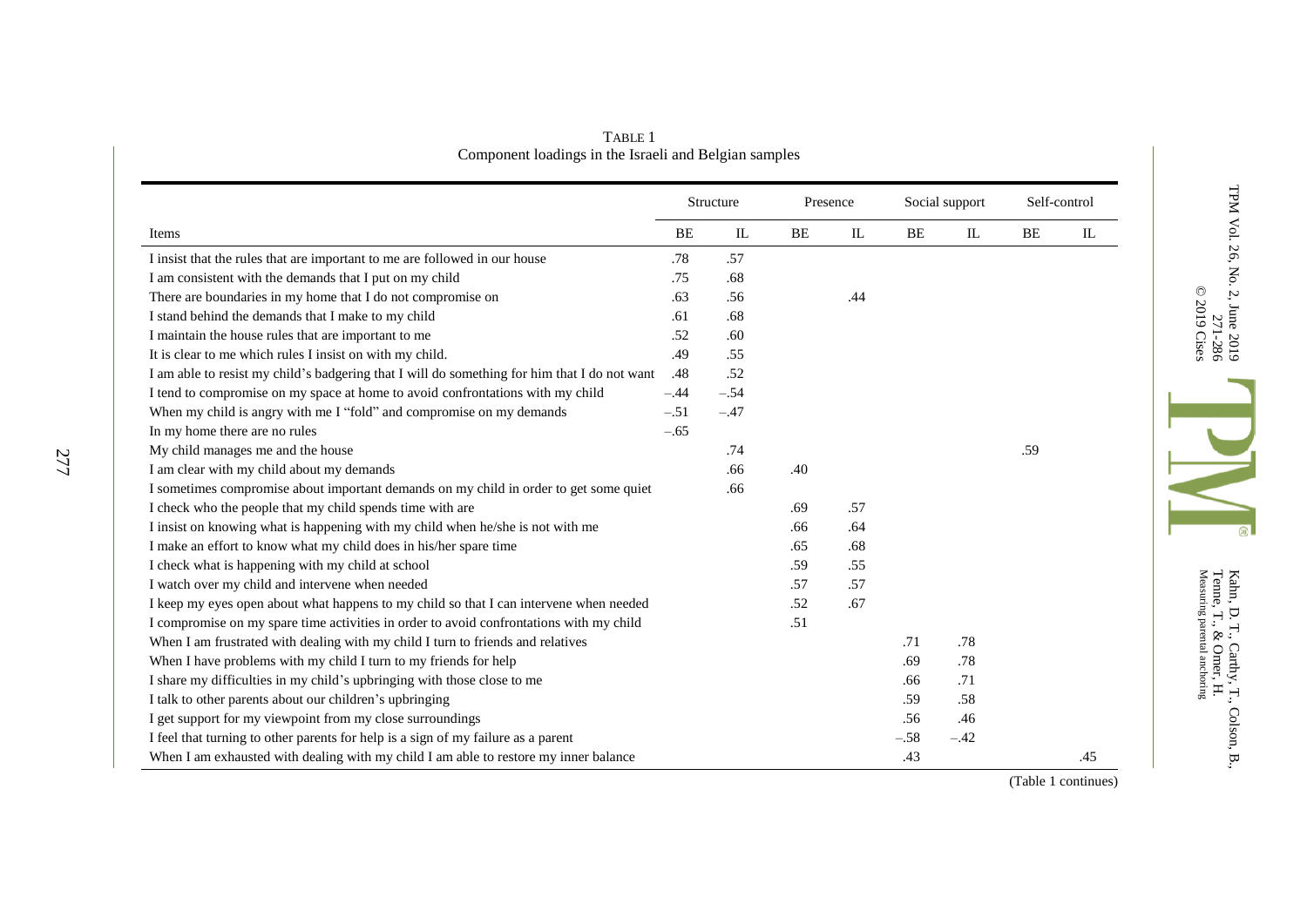|  | Table 1 (continued) |  |
|--|---------------------|--|
|  |                     |  |

278

|                                                                                           | Structure |              | Presence |    | Social support |             |        | Self-control  |
|-------------------------------------------------------------------------------------------|-----------|--------------|----------|----|----------------|-------------|--------|---------------|
| Items                                                                                     | BE        | $\mathbf{I}$ | BE       | IL | <b>BE</b>      | $_{\rm IL}$ | BE     | $\mathbbm{L}$ |
| I do not have anyone with whom I can share my difficulties as a parent                    |           |              |          |    |                | .65         |        |               |
| Sometimes my child's behavior frustrates me so much that I simply explode                 |           |              |          |    |                |             | .81    | .77           |
| My child's behavior makes me lose my self-control                                         |           |              |          |    |                |             | .81    | .69           |
| I tend to lose my patience with my child                                                  |           |              |          |    |                |             | .80    | .70           |
| I do not know how to deal with the anger and stress that my child makes me feel           |           |              |          |    |                |             | .80    | .69           |
| My child makes me act in ways that I did not want to                                      |           |              |          |    |                |             | .79    | .45           |
| Sometimes the conversation with my child gets out of control and escalates                |           |              |          |    |                |             | .77    | .67           |
| I get drawn into saying or doing things to my child that I regret afterwards              |           |              |          |    |                |             | .62    | .64           |
| When I start getting angry with my child it is hard for me to stop                        |           |              |          |    |                |             | .52    | .75           |
| When I have disagreements with my child I am able to stop and think in order to decide    |           |              |          |    |                |             | $-.59$ | $-.53$        |
| I know how to calm myself when my child annoys me                                         |           |              |          |    |                |             | $-.60$ | $-.52$        |
| I usually keep my self-control when I get into conflicts with my child                    |           |              |          |    |                |             | $-.71$ | $-.51$        |
| If I check what my child is doing, he/she will do things in secret or lie                 |           |              |          |    |                |             | .50    |               |
| Even when my child is agitated I am able to keep my peace of mind                         |           |              |          |    |                |             | $-.68$ |               |
| I can not stand it when my child screams and goes wild                                    |           |              |          |    |                |             |        | .58           |
| My partner often opposes the way in which I deal with my child                            |           |              |          |    |                |             |        | .50           |
| My child deals with his/her difficulties by him-/herself, I do not interfere              |           |              |          |    |                |             |        |               |
| I will protect my child even at the expense of compromising his/her autonomy              |           |              |          |    |                |             |        |               |
| Sometimes my child annoys me so much that I am dragged to physical violence               |           |              |          |    |                |             |        |               |
| I tend to talk to professionals (e.g. teachers etc.) when I have questions about my child |           |              |          |    |                |             |        |               |
| The people close to me do not support my style of parenting                               |           |              |          |    |                |             |        |               |
| I manage to keep a basic daily routine at home                                            |           |              |          |    |                |             |        |               |
| I leave the family's "dirty laundry" within the confines of the home                      |           |              |          |    |                |             |        |               |
| I usually do not check what my child is doing in his/her room                             |           |              |          |    |                |             |        |               |
| When one way does not work in dealing with my child, I search for another way             |           |              |          |    |                |             |        |               |

*Note*. BE = Belgian sample; IL = Israeli sample. Component loadings < .40 are not displayed in the table.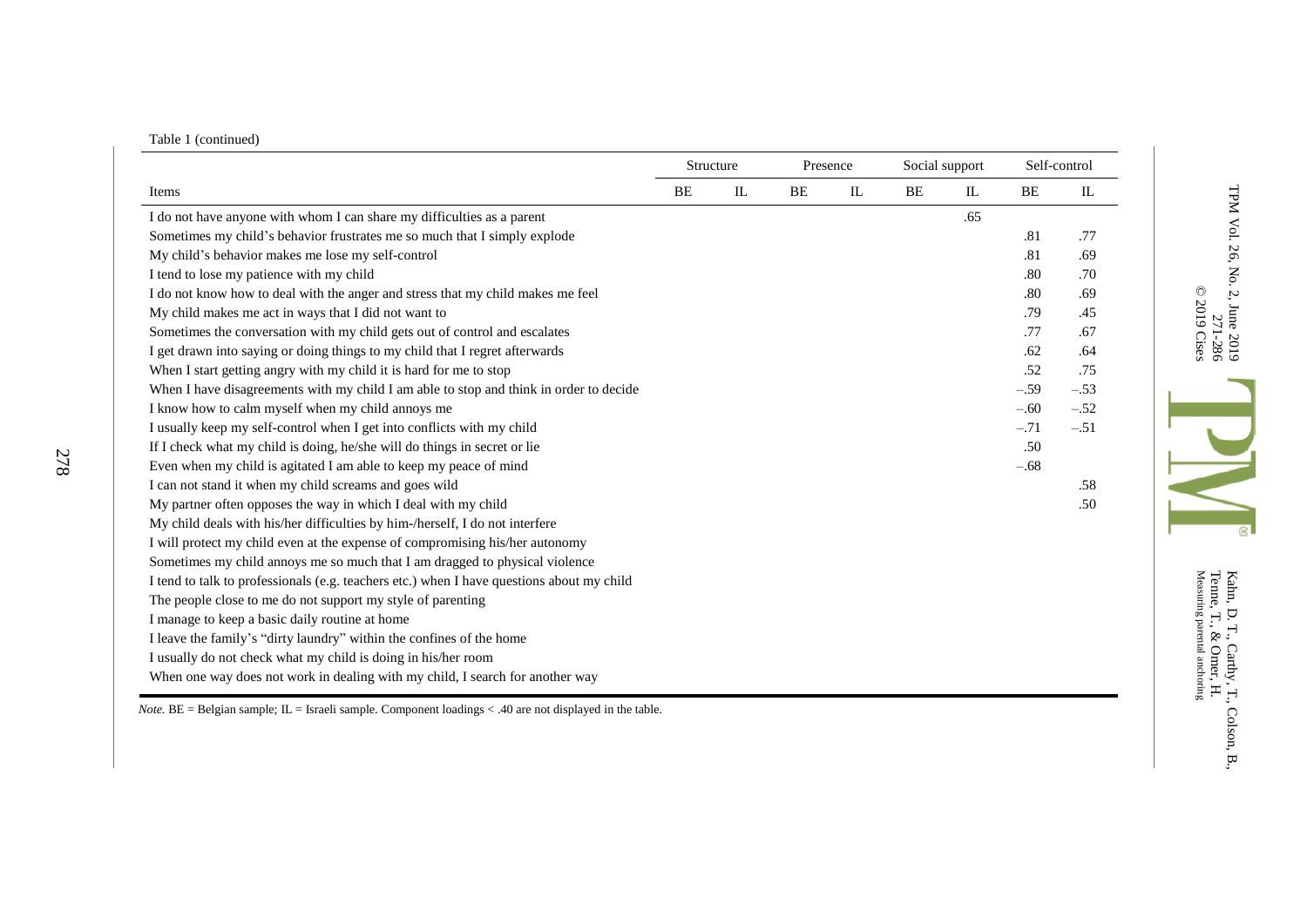

Kahn, D. T., Carthy, T., Colson, B., Tenne, T., & Omer, H. Measuring parental anchoring

#### Confirmatory Analyses

Before carrying out the confirmatory analysis, we examined the normal distribution of the items, using cut-off points of  $-2$  and  $+2$  for skewness and kurtosis (George & Mallery, 2010). One item was leptokurtic (kurtosis > 2) in the Belgian sample (but not in the Israeli sample) and another item was leptokurtic in the Israeli sample (but not in the Belgian sample). Apart from that, all items showed acceptable levels of skewness and kurtosis. The 32 items from the exploratory factor analysis were then entered into a CFA in order to confirm the factor structure and test measurement invariance across the Israeli and Belgian samples. Measurement invariance was used in order to test whether the psychometric properties of the items were generalizable across the two different groups. The CFA was carried out using analysis of moment structures (AMOS, version 21.0; Arbuckle, 2012), using a multigroup approach, which allowed us to analyze the Israeli and Belgian samples in a single analysis. We used the second half of the random split samples in order to ensure that the participants used in the CFA were independent from those used for the parallel analysis and PCA. Measurement invariance, the degree to which the items under study measure the same thing across different groups, can be achieved at different levels. Comparisons of goodness of fit were made at the metric measurement invariance level, which tests whether respondents across groups attribute the same meaning to the constructs under study.

In the first step, we compared three models that could potentially explain the data. Model 1 included the four factors from the PCA as well as a superordinate parental anchoring factor. Model 2 excluded the superordinate factor, retaining only the four subscales and Model 3 entailed a one-factor solution including only the superordinate parental anchoring factor. The goodness of fit of the different models was compared using chi square  $\chi^2$ ,  $\chi^2/df$ , RMSEA (root mean square error of approximation), TLI (Tucker-Lewis index), CFI (comparative fit index), and AIC (Akaike information criterion). Model 1 and Model 2 had comparable levels of goodness of fit, but the AIC of Model 1 was somewhat lower than the AIC of Model 2, indicating that this model provided a better balance between goodness of fit and parsimony (see Table 2).

|         | $\gamma^2$ | df  | $\gamma^2/df$ | <b>RMSEA</b> | TLI  | <b>CFI</b> | AIC     |
|---------|------------|-----|---------------|--------------|------|------------|---------|
| Model 1 | 1398.09    | 952 | 1.469         | .051         | .775 | .784       | 1734.09 |
| Model 2 | 1386.41    | 945 | 1.467         | .051         | .775 | .786       | 1736.41 |
| Model 3 | 2325.23    | 963 | 2.415         | .088         | .320 | .340       | 2639.23 |

TABLE 2 Goodness of fit at the metric measurement invariance level

*Note.* Model  $1 =$  four factors and a superordinate parental anchoring factor; Model  $2 =$  four factors without a superordinate parental anchoring factor; Model 3 = only one superordinate factor. RMSEA = root mean square error of approximation; TLI = Tucker-Lewis index; CFI = comparative fit index; AIC = Akaike information criterion.

Based on these model comparisons, we used the model including four factors and a superordinate parental anchoring factor in order to assess goodness of fit. In order to improve the goodness of fit and create a more parsimonious scale, we added two covariances between error terms within the same variable, based on the modification indices provided by the software. We then systematically excluded items with weak loadings on their respective factors in the different samples, checking whether each item's exclusion improved or worsened the goodness of fit of the model. Twelve items were excluded in this way. The re-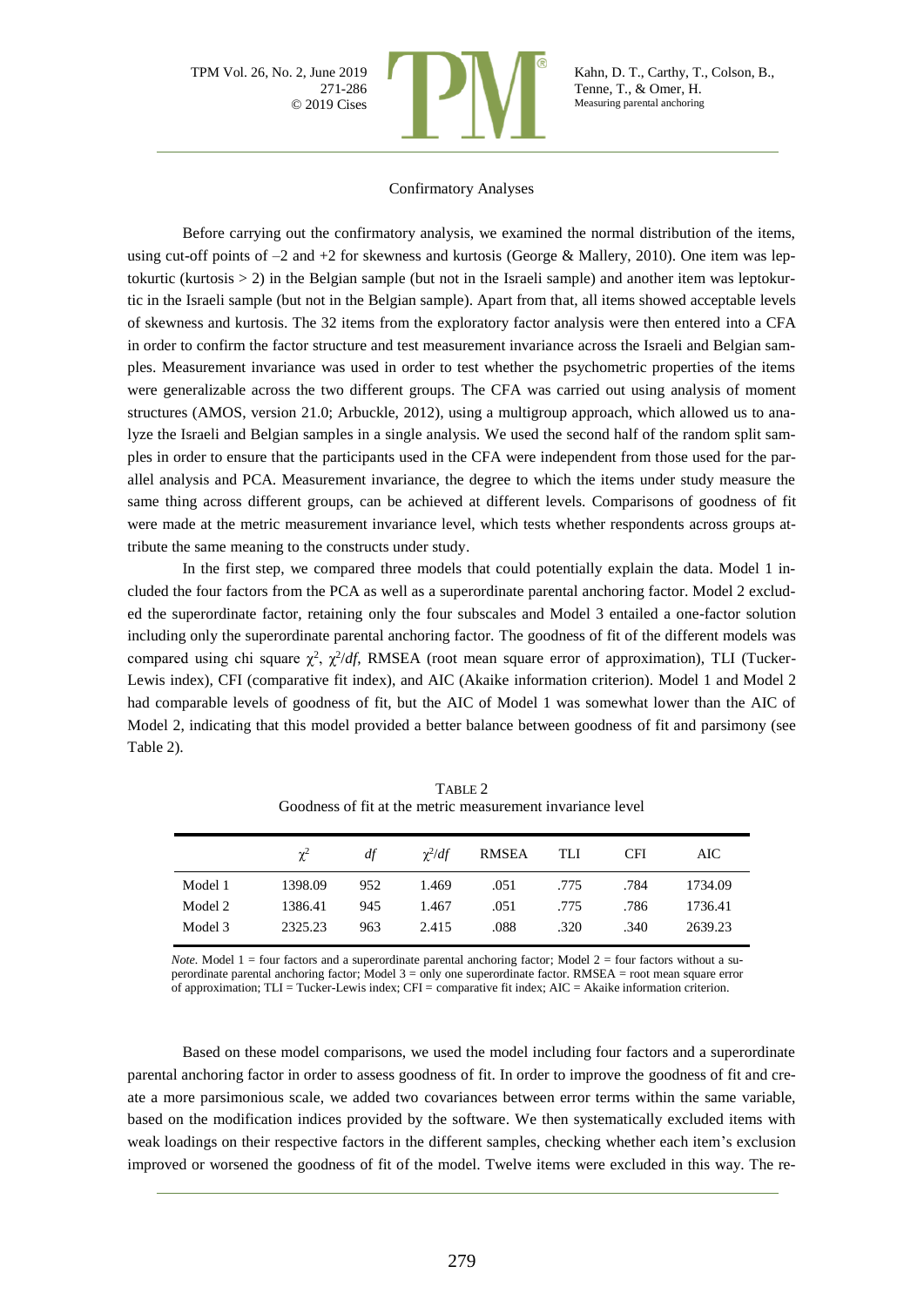

sulting 20-item scale showed a very good goodness of fit at the metric level of measurement invariance,  $\chi^2$ (348) = 444.87, *p* < .001; RMSEA = .039; TLI = .914; CFI = .921. The final items included in the parental anchoring questionnaire can be found in the Appendix.

#### Reliability and Validity

Reliability analysis was then carried out, using the full samples. The analyses showed that all subscales had internal reliabilities of > .70 in both samples. The structure subscale had internal reliabilities of  $\alpha$  = .78 and .82 in the Belgian and Israeli samples, respectively. The presence subscale's reliabilities were  $\alpha$ = .75 and .77, the social support scale's reliabilities were  $\alpha$  = .75 and .75, and the self-control subscale's reliabilities were  $\alpha$  = .88 and .82, in the Belgian and Israeli samples, respectively. A composite  $\alpha$  was also calculated for the superordinate parental anchoring factor consisting of all 20 items in the scale;  $\alpha = .77$  and .78, for Belgian and Israeli samples, respectively

Convergent validity was further examined by calculating intercorrelations between the subscales of the PAS and the validation questionnaires selected for the study (the validation scales used differed somewhat between the Belgian and Israeli samples). The structure subscale was significantly correlated with its validation measure — the Family Routines Inventory,  $r(146) = .36$ ,  $p < .001$  and  $r(68) = .25$ ,  $p =$ .041, in the Belgian and Israeli samples, respectively. The presence subscale correlated significantly with the validation measure in both samples — the Parental Behavior Scale (SOG-scale), *r*(147) = .65, *p* < .001 in the Belgian sample, and the Parental Monitoring Questionnaire, *r*(56) = .52, *p* < .001, in the Israeli sample. The social support subscale correlated with the validation measure in both samples — the Social Support Questionnaire, *r*(143) = .34, *p* < .001 in the Belgian sample, and the Perceived Social Support Scale,  $r(65) = .45$ ,  $p < .001$  in the Israeli sample. The self-control subscale also correlated significantly with the validation scales — the Self-Expression and Control Scale, *r*(58) = .67, *p* < .001 in the Israeli sample, while it had a marginally significant relationship with its validation measure in the Belgian sample, the Emotion Regulation Questionnaire,  $r(147) = .16$ ,  $p = .052$ .

Discriminant validity was examined by comparing the average variance extracted with the intercorrelations between the factors obtained in the CFA. The indication used to assess discriminant validity was whether the value of the average variance extracted for a certain variable was greater than the value of the correlation coefficients in which the factor was involved. In cases in which this condition was fulfilled, the subscale was said to have good discriminant validity. This condition was fulfilled in all cases.

#### Relation between the Subscales

The means, standard deviations, and intercorrelations between the four subscales, as well as the full PAS can be found in Table 3. The overall parental anchoring score was calculated as the mean of the 20 items that made up the four subscales. The Israeli sample had a higher score on structure,  $t(370) = 4.86$ , *p* < .001, presence *t*(370) = 9.71, *p* < .001, and social support *t*(370) = 2.03, *p* = .043 subscales, while the Belgian sample was higher on self-control  $t(370) = 2.60$ ,  $p = .010$ . The Israeli sample consequently had a higher overall score on parental anchoring,  $t(370) = 4.98$ ,  $p < .001$ . The intercorrelations between the subscales were generally positive but weak in both samples. Structure was weakly to moderately related to presence and self-control in both samples, with the only significant negative correlation being between social support and self-control in the Israeli sample. There were no differences in the strength of the correlations between the subscales between the samples. There were, however, differences between the strength of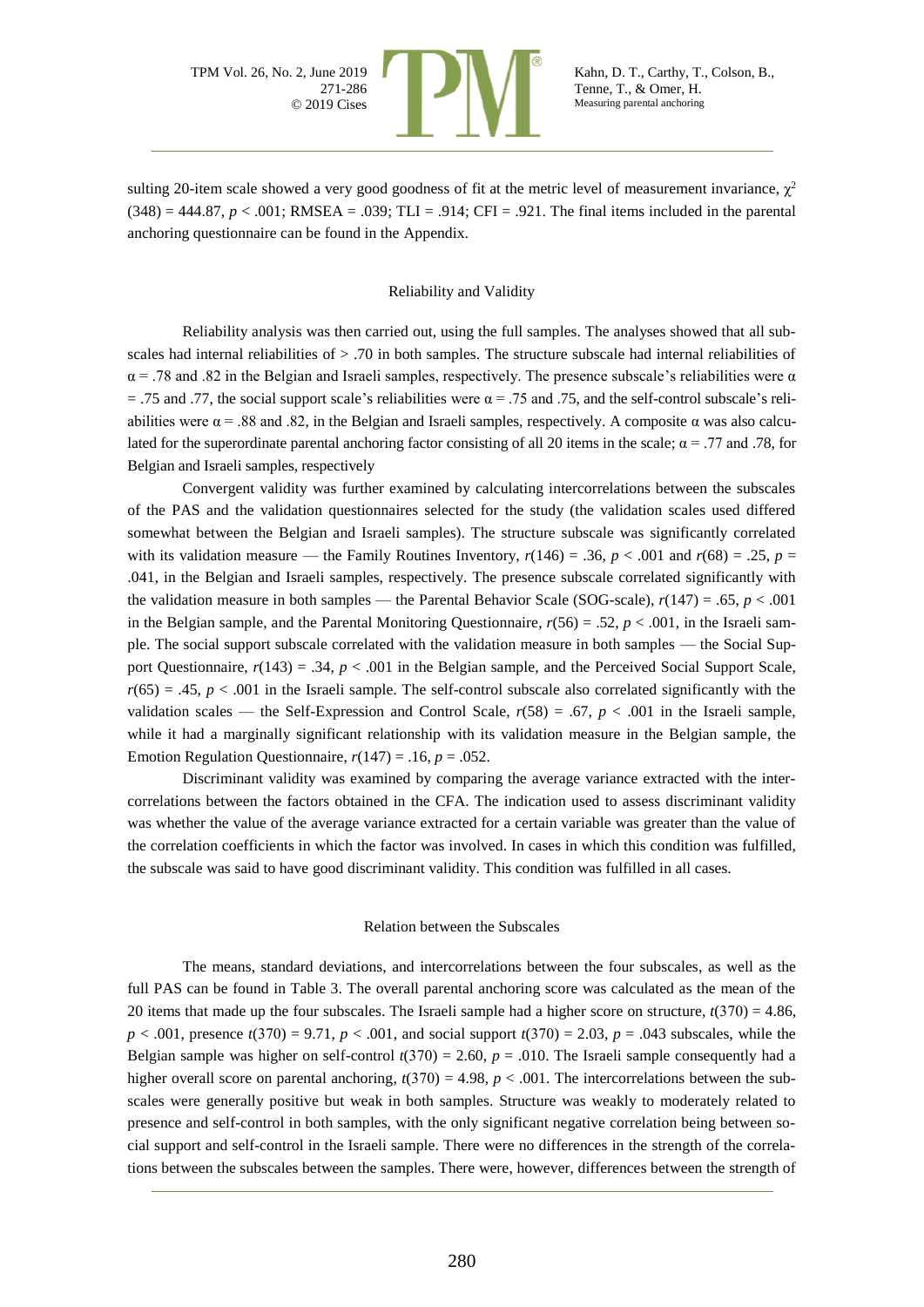

the correlation between overall parental anchoring and the different subscales. Notably, social support was more weakly correlated to the overall parental anchoring score than the other subscales of the PAS. In light of the scalar measurement noninvariance, we compared the intercepts for the items in the two samples. The main difference, and most likely the prime source of the failure to achieve scalar measurement noninvariance, was that the intercepts for the self-control items in the Belgian sample ( $M_{intercept} = 3.78$ ) were markedly higher than the intercepts in the Israeli sample ( $M<sub>intercept</sub> = 1.97$ ).

In both samples, mothers indicated a significantly higher degree of presence (IL:  $M = 4.11$ ,  $SD =$ .64; BE: *M* = 3.38, *SD* = .72) compared to fathers — IL: *M* = 3.88, *SD* = .72, *t*(198) = 2.37, *p* = .019; BE:  $M = 3.11$ ,  $SD = .66$ ,  $t(170) = 2.05$ ,  $p = .042$ . Similarly, in both samples, mothers indicated a higher degree of social support (IL: *M* = 3.00, *SD* = .96; BE: *M* = 2.88, *SD* = .89) than did fathers — IL: *M* = 2.61, *SD* = .97, *t*(198) = 4.94, *p* < .001; BE: *M* = 2.34, *SD* = .60, *t*(170) = 3.51, *p* < .001.

| TABLE 3                                                                            |
|------------------------------------------------------------------------------------|
| Means, standard deviations, and intercorrelations between the subscales of the PAS |

|                    |     |                  |      | Intercorrelations |                 |                |              |  |  |  |  |
|--------------------|-----|------------------|------|-------------------|-----------------|----------------|--------------|--|--|--|--|
|                    |     | $\boldsymbol{M}$ | SD   | Structure         | Presence        | Social support | Self-control |  |  |  |  |
|                    | IL  | 4.19             | 0.57 |                   |                 |                |              |  |  |  |  |
| Structure          | BE  | 3.90             | 0.55 |                   |                 |                |              |  |  |  |  |
| Presence           | IL  | 4.02             | 0.68 | $.35***$          |                 |                |              |  |  |  |  |
|                    | BE  | 3.32             | 0.71 | $.29***$          |                 |                |              |  |  |  |  |
| Social support     | IL  | 2.89             | 1.11 | .10               | $.19***$        |                |              |  |  |  |  |
|                    | BE  | 2.67             | 0.94 | .11               | $.15^{\dagger}$ |                |              |  |  |  |  |
| Self-control       | IL  | 3.69             | 0.76 | $.28***$          | $.19***$        | $-.15*$        |              |  |  |  |  |
|                    | BE  | 3.90             | 0.82 | $.15*$            | .02             | $-.08$         |              |  |  |  |  |
| Parental anchoring | IL. | 3.80             | 0.45 | $.68***$          | $.68***$        | $.40***$       | $.65***$     |  |  |  |  |
|                    | BE  | 3.57             | 0.42 | $.64***$          | $.59***$        | $.39***$       | $.63***$     |  |  |  |  |

*Note*. IL = Israeli sample;  $BE = Belgian$  sample;  $M = mean$ ;  $SD = standard deviation$ .  $\frac{1}{p}$  < .10. \* *p* < .05. \*\* *p* < .01. \*\*\* *p* < .001.

#### **DISCUSSION**

The current study introduced the Parental Anchoring Scale (PAS) and showed it to be a reliable and valid measure of the parental anchoring construct. Parallel analyses and PCA carried out in two crosscultural samples indicated the existence of four factors, corresponding to the hypothesized four-factor structure of the parental anchoring model — structure, presence, social support, and self-control. The factor structure was corroborated by CFA, using a multigroup approach, running measurement invariance analysis across Israeli and Belgian samples. The results from the CFA showed that a factor structure including the four factors as well as a superordinate parental anchoring factor had a high degree of goodness of fit with the data at the metric measurement invariance level. Based on these analyses, a 20-item final scale was created. The subscales of the PAS were shown to form reliable scales with convergent as well as discriminant validity. The subscales of the PAS were positively but weakly correlated to each other and the social support subscale had a weaker correlation to the overall parental anchoring scale than the other subscales.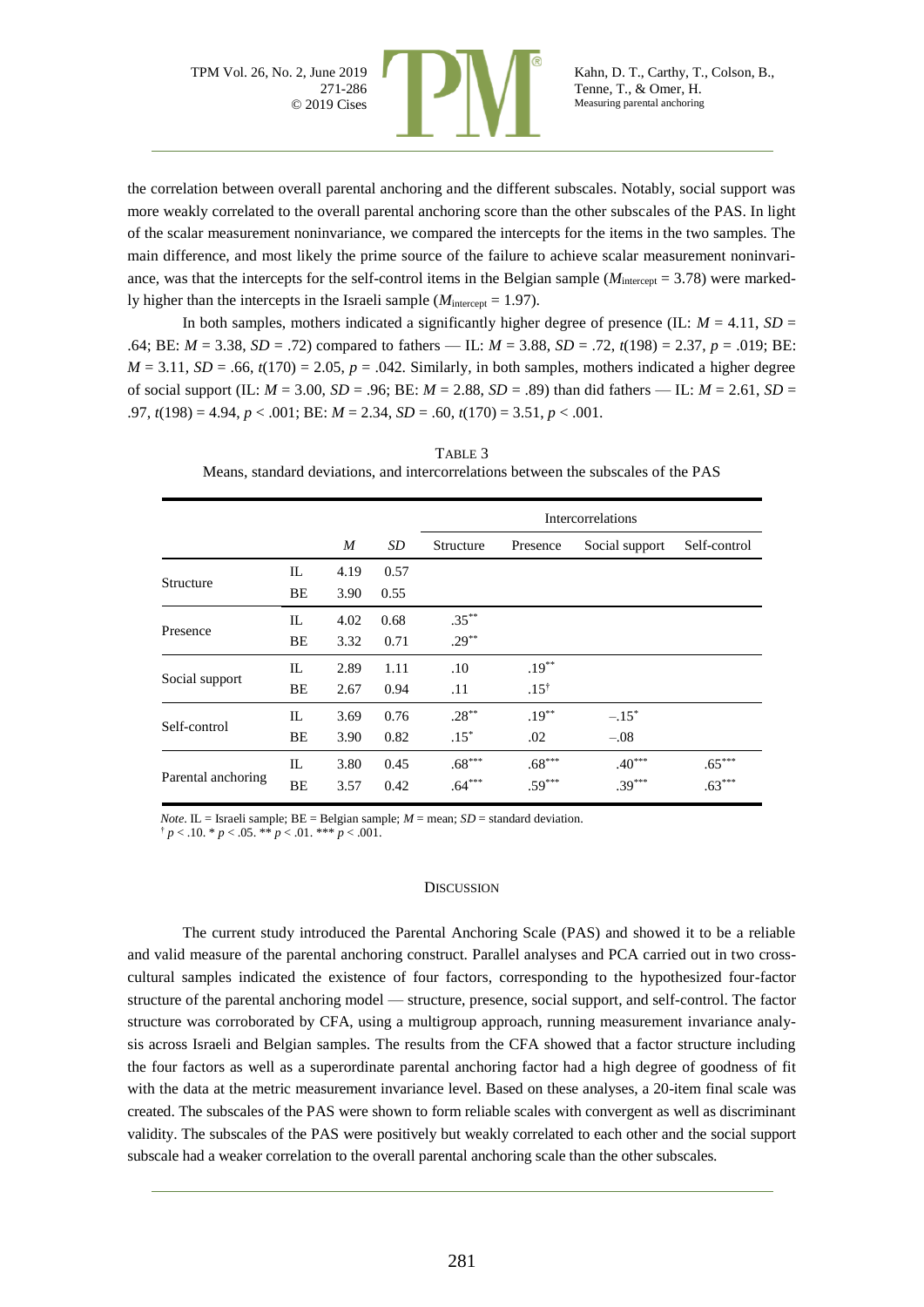

Kahn, D. T., Carthy, T., Colson, B., Tenne, T., & Omer, H. Measuring parental anchoring

#### Practical and Theoretical Implications

The present research has important implications in the fields of parent training and therapy, as well as in developmental psychology. The PAS and its subscales are hypothesized to predict child psychopathology, parental distress, and the quality of the parent-child bond. The subscales of the PAS can assist in pinpointing areas of parenting that are in need of special attention (e.g., low ability to sustain structure, low ability to maintain self-control). The findings regarding the PAS's structure closely reflect clinical experience with the authority model that lies at its base (Lebowitz & Omer, 2013; Oleffs et al., 2009; Omer & Lebowitz, 2016; Weinblatt & Omer, 2008). In those treatment programs, parents are helped to create structure, intensify presence, amass social support, and improve self-control. Although these skills, and the steps designed to further them, are fairly distinct and often addressed in different parts of the treatment, the overarching concept of the *anchoring function* helps the parents (and the therapists) to experience the treatment as a unified whole. The use of the anchor metaphor in the clinical setting thus serves the double goal of providing a central explanatory concept and of illustrating the desired parental attitude in a cogent way. The PAS could thus be used as an evaluative tool for programs and treatments that aim to improve parental functioning and parental authority, or to measure parental tendencies and vulnerabilities in those areas.

The central theoretical importance of the present research is to provide a more multifaceted and nuanced understanding of parental authority. Parental authority is often conceptualized as a uni- or bidimensional construct and is usually associated with establishing and upholding boundaries in relation to one's child (i.e., the structure and to some degree presence dimensions). The present research provides a multidimensional conceptualization of this phenomenon and establishes a reliable and valid measure to accurately measure it. Further, the PAS may contribute to validate the connection between concepts of parental authority and attachment theory, especially in middle-childhood and adolescence. Anchoring may complement the functions of safe haven and secure base of classical attachment theory by including parental authority among the factors that contribute to a secure parent-child bond.

#### Limitations and Future Directions

As indicated earlier, the measurement invariance analysis allowed us to assess the level at which the two samples could be compared. The PAS had very good goodness of fit at the metric measurement invariance level, indicating that the participants across the Israeli and Belgian samples attributed the same meaning to the latent variables under study (structure, presence, social support, and self-control) and that the items of the scale indeed measure these constructs. This allows us to compare the samples with regard to the relations between the different subscales and their respective relationships to third variables, which was the main purpose of the research. Scalar invariance, however, was not achieved. This indicates that the intercepts in the two samples, the baseline level in the samples, is not equal. Direct comparisons regarding the absolute levels between the two samples should thus be made with caution. For example, it is difficult to know whether the higher level on self-control in the Belgian sample indicates that the Belgian participants are more self-controlled parents than the Israeli participants, or whether the difference is due to more general cultural differences between the countries in the exercise of self-control. Indeed, a more in-depth examination of the intercepts for the PAS items revealed that the main source of the scalar measurement invariance was due to higher baseline levels of self-control in the two samples. This finding supports the cultural differences explanation — that Belgians in general are more self-controlled than Israelis and that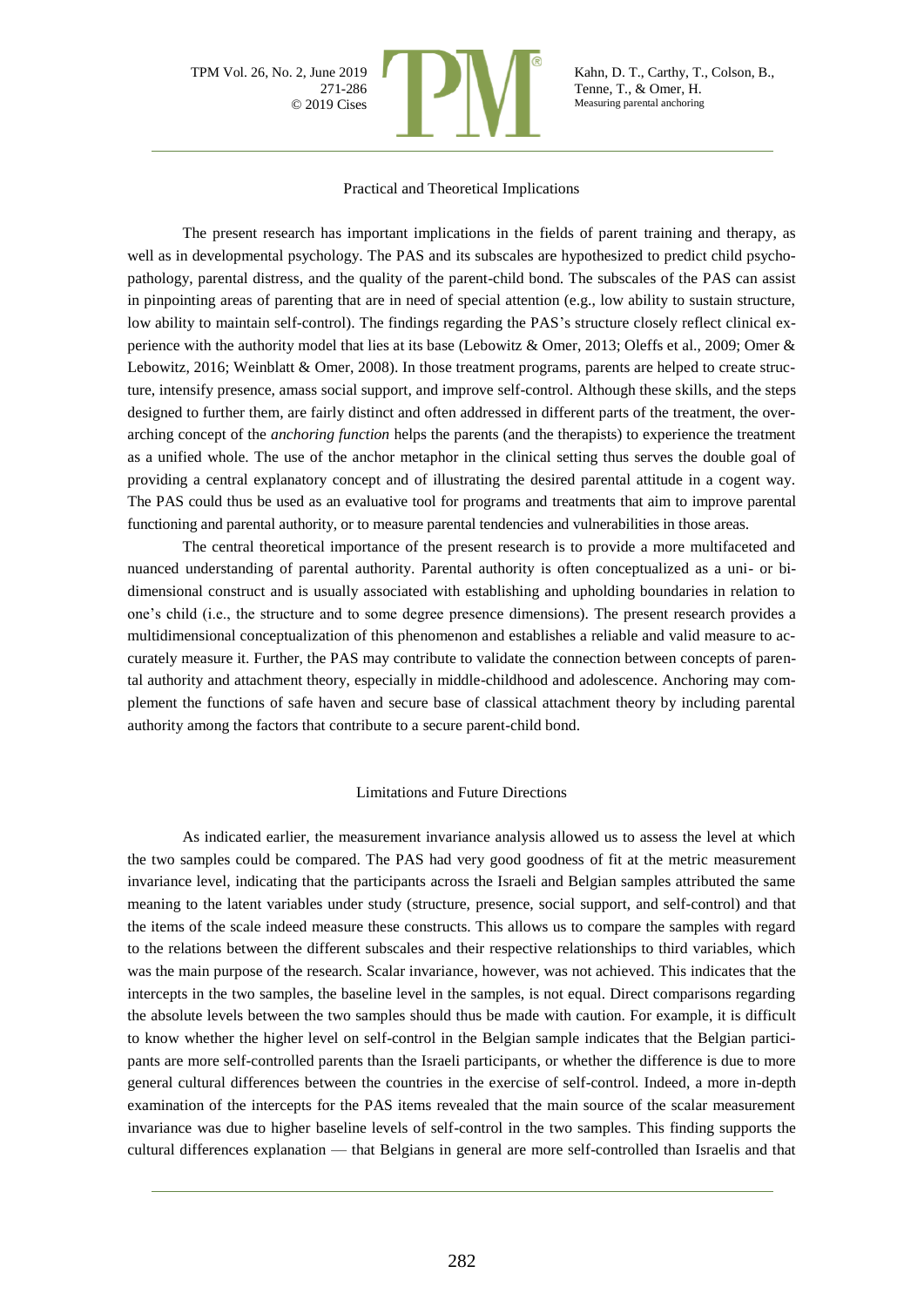

Kahn, D. T., Carthy, T., Colson, B., Tenne, T., & Omer, H. Measuring parental anchoring

the meaning of a certain score on this subscale therefore attains a different meaning in the two samples. Because of the lack of scalar measurement invariance, we were careful to limit our conclusions to the comparisons warranted by metric measurement invariance — the factor structure and psychometric properties of the PAS and the relations between the different subscales. A related limitation regards the nature of the samples included. The samples do not constitute representative samples of the national population in the two countries and no conclusions can therefore be drawn with regard to the general level of parental anchoring in Israel or in Belgium. Future studies in which large-scale representative samples are used could remedy this. An additional limitation regards the validation measures used to assess convergent validity in the two studies. Since the parental anchoring concept is a novel one, we were not able to include other measures of the same construct as validation. In hindsight, we could however have included measures of close-lying concepts, notably the PAQ-revised. Doing so could have helped to distinguish the PAS from the PAQ and future studies should include both measures in order to ensure the distinctiveness of the measures and their underlying constructs. For several of the subscales different validation measures were used in the two samples. While this decision was based on the availability of validated measures in the languages spoken in the two countries, these methodological differences make it more difficult to compare convergent validity in the samples. The results from these analyses do, however, indicate that the subscales of the PAS relate in the expected way to parallel measures in Israel as well as in Belgium. The scale depends on parental self-report. Parental self-report is a method of data collection with potential limitations, in particular in terms of possible social desirability effects in response to the items. Future studies could compare such self-report measures with reports provided by a clinical professional, such as a psychologist responsible for parental supervision. If these different methods of data collection correlate, it would increase the convergent validity of the scale. Another option could be to develop a protocol for a structured interview. Such a structured interview is in fact in the process of development by the third author of the article and could be used in future studies to validate the PAS.

Parental authority has long been in disrepute in the literature, in spite of its central role in the dayto-day reality of most parents. The metaphor of the parent as an anchor could serve to reconcile between these differing experiences of parental authority and the detailed description and measurement of the building blocks of such an anchoring function can assist in the practical work of parental supervision and in the understanding of what constitutes a positive, supportive, and legitimate exercise of this parental role.

#### **REFERENCES**

Arbuckle, J. L. (2012). *AMOS 21.0*. Crawfordville, FL: Amos Development Corporation.

Baumrind, D. (1966). Effects of authoritative parental control on child behavior, *Child Development*, *37*, 887-907.

doi:10.2307/1126611

Baumrind, D. (1991). Effective parenting during the early adolescent transition. In P. A. Cowan & E. M. Hetherington (Eds.), *Advances in family research* (Vol. 2, pp. 111-163). Hillsdale, NJ: Erlbaum.

Brislin, R. W. (1970). Back-translation for cross-cultural research. *Journal of Cross-Cultural Psychology*, *1*, 185-216.

doi:10.1177/135910457000100301

Buri, J. R. (1991). Parental authority questionnaire. *Journal of Personality Assessment*, *57*, 110-119. doi:10.1207/s15327752jpa5701\_13

Casey, B. J., Jones, R. M., & Hare, T. A. (2008). The adolescent brain. *Annals of the New York Academy of Sciences*, *1124*, 111-126. doi:10.1196/annals.1440.010

Fletcher, A. C., & Jefferies, B. C. (1999). Parental mediators of associations between perceived authoritative parenting and early adolescent substance use. *Journal of Early Adolescence*, *19*, 465-487**.** doi:10.1177/0272431699019004003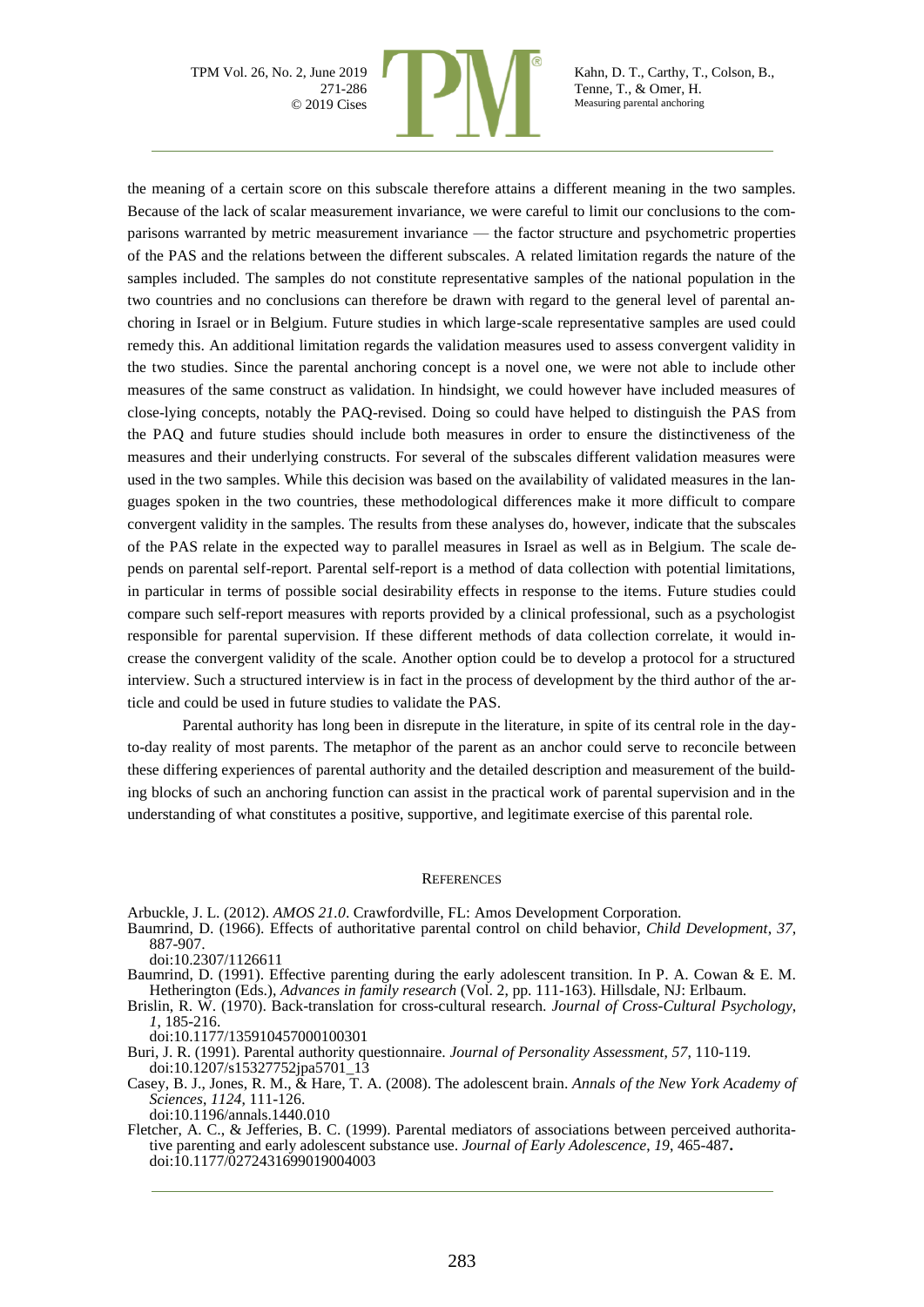

George, D., & Mallery, M. (2010). *SPSS for Windows Step by Step: A Simple Guide and Reference, 17.0 update* (10th ed.). Boston, MA: Pearson Allyn & Bacon.

- Gergely, G., & Watson, J. S. (1996). The social biofeedback theory of parental affect-mirroring: The development of emotional self-awareness and self-control in infancy. *The International Journal of Psychoanalysis*, *77*(6), 1181-1212.
- Grolnick, W. S., Deci, E. L., & Ryan, R. M. (1997). Internalization within the family: The selfdetermination theory perspective. In J. E. Grusec & L. Kuczynski (Eds*.*), *Parenting and children's internalization of values: A handbook of contemporary theory* (pp. 78-99). London, UK: Wiley.
- Grolnick, W. S., & Pomerantz, E. M. (2009). Issues and challenges in studying parental control: Toward a new conceptualization. *Child Development Perspectives*, *3*, 165-170. doi:10.1111/j.1750-8606.2009.00099.x
- Gross, J. J., & John, O. P. (2003). Individual differences in two emotion regulation processes: Implications for affect, relationships, and well-being. *Journal of Personality and Social Psychology*, *85*, 348-362. doi:10.1037/0022-3514.85.2.348
- Han, Z. R., & Shaffer, A. (2013). The relation of parental emotion dysregulation to children's psychopathology symptoms: The moderating role of child emotion dysregulation. *Child Psychiatry & Human Development*, *44*, 591-601. doi:10.1007/s10578-012-0353-7
- Hoagwood, K. E., Cavaleri, M. A., Olin, S. S., Burns, B. J., Slaton, E., Gruttadaro, D., & Hughes, R. (2010). Family support in children's mental health: A review and synthesis. *Clinical Child and Family Psychology Review*, *13*, 1-45**.** doi:10.1007/s10567-009-0060-5
- Jensen, E., James, S., Boyce, T., & Hartnett, S. (1983). The family routines inventory: Development and validation. *Social Science & Medicine*, *17*, 201-211. doi:10.1016/0277-9536(83)90117-X
- Lebowitz, E., & Omer, H. (2013). *Treating child and adolescent anxiety: A guide for caregivers*. Hoboken, NJ: Wiley.
- Ledesma, R. D., & Valero-Mora, P. (2007). Determining the number of factors to retain in EFA: An easyto-use computer program for carrying out parallel analysis. *Practical Assessment, Research & Evaluation*, *12*(2), 1-11.
- Maccoby, E. E., & Martin, J. A. (1983). Socialization in the context of the family: Parent-child interaction. In P. H. Mussen (Ed.), *Handbook of child psychology (*Vol. 4, pp. 1-101). New York, NY: Wiley.
- Minuchin, S. (1974). *Families and family therapy*. Cambridge, MA: Harvard University Press.
- Newman, M., Fagan, C., & Webb, R. (2013). The efficacy of nonviolent resistance groups in treating aggressive and controlling children and young people: A preliminary analysis of pilot NVR groups in Kent. *Child and Adolescent Mental Health*, *19*, 138-141. doi:10.1111/camh.12049
- Ollefs, B., von Schlippe, A., Omer, H., & Kriz, J. (2009). Jugendliche mit externalem Problemverhalten. Effekte von Elterncoaching [Youngsters with externalizing behavior problems: Effects of parent training], *Familiendynamik*, *34*(3), 256-265.
- Omer, H. (2011). *The new authority: Family, school and community*. New York, NY: Cambridge University Press.
- Omer, H. (in press). *Vigilant care: Keeping our children safe.* London, UK: Routledge.
- Omer, H., & Lebowitz, E. R. (2016). Nonviolent resistance: Helping caregivers reduce problematic behaviors in children and adolescents. *Journal of Marital and Family Therapy*, *42*, 688-700. doi:10.1111/jmft.12168
- Omer, H., Satran, S., & Dritter, O. (2016). Vigilant care: An integrative reformulation regarding parental monitoring. *Psychological Review*, *123*, 291-304. doi:10.1037/rev0000024
- Omer, H., & von Schlippe, A. (2002). *Authority without violence: Coaching the parents of children with behavior problems*. Goettingen, Germany: Vandenhoeck & Ruprecht.
- Omer, H., Steinmetz, S., Carthy, T., & Von-Schlippe, A. (2013). The anchoring function: Parental authority and the parent-child bond. *Family Process*, *52*, 193-206. doi:10.1111/famp.12019
- Patterson, G. R., Reid, J. B., & Dishion, T. J. (1992). *Antisocial boys*. Eugene, OR: Castalia.
- Reitman, D., Rhode, P. C., Hupp, S. D., & Altobello, C. (2002). Development and validation of the parental authority questionnaire-revised. *Journal of Psychopathology and Behavioral Assessment*, *24*, 119-127. doi:10.1023/A:1015344909518
- Sarason, I., Sarason, B., Shearin, E., & Pierce, G. (1987). A brief measure of social support: Practical and theoretical implications. *Journal of Social and Personal Relationships*, *4*, 497-510. doi:10.1177/0265407587044007
- Simons, L. G., & Conger, R. D. (2007). Linking mother-father differences in parenting to a typology of family parenting styles and adolescent outcomes. *Journal of Family Issues*, *28*, 212-241**.** doi:10.1177/0192513X06294593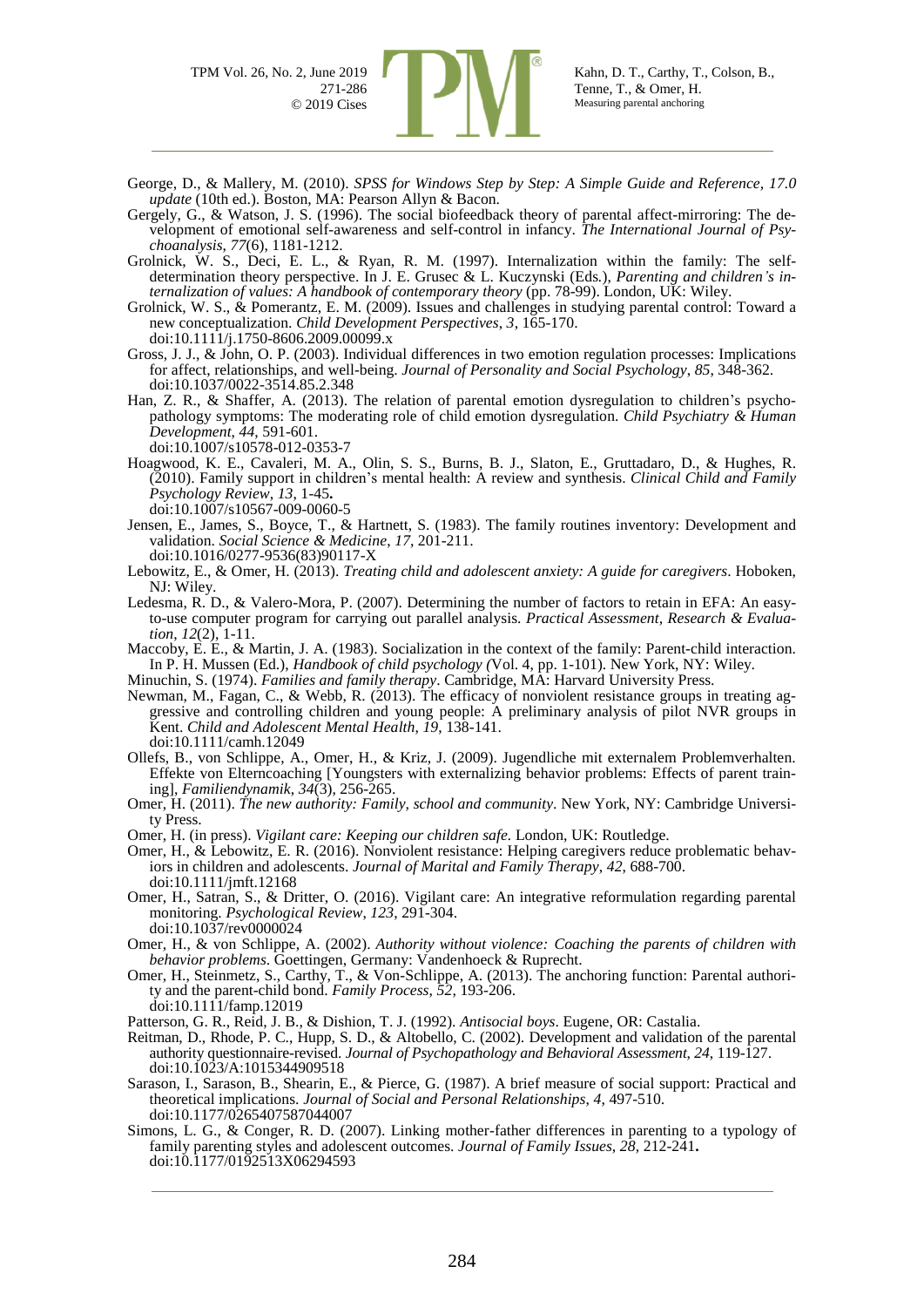

- Smetana, J. G. (1995). Parenting styles and conceptions of parental authority during adolescence, *Child Development*, *66*, 299-316. doi:10.2307/1131579
- Stattin, H., & Kerr, M. (2000). Parental monitoring: A reinterpretation. *Child Development*, *71*, 1072-1085. doi:10.1111/1467-8624.00210
- Van-Elderen, T., Verkes, R., Arkesteijn, J., & Komproe, I. (1996). Psychometric characteristics of the self expression and control scale in a sample of recurrent suicide attempters. *Personality and Individual Differences*, *21*, 489-496.
- doi:10.1016/0191-8869(96)00096-7
- Van Leeuwen, K. (1999). Het meten van opvoeding met de Schaal voor Ouderlijk Gedrag [Measurement of parenting with the Parental Behavior Scale]. *Diagnostiek-Wijzer*, *3*, 151-170.

Verhaeghe, P. (2015). *Autoriteit* [Authority]. Amsterdam, The Netherlands: De Bezige Bij.

- Vogt, D. S., King, D. W., & King, L. A. (2004). Focus groups in psychological assessment: Enhancing content validity by consulting members of the target population. *Psychological Assessment*, *16*, 231-243. doi:10.1037/1040-3590.16.3.231
- Weinblatt, U., & Omer, H. (2008). Non-violent resistance: A treatment for parents of children with acute behavior problems. *Journal of Marital and Family Therapy*, *34*, 75-92. doi:10.1111/j.1752-0606.2008.00054.x